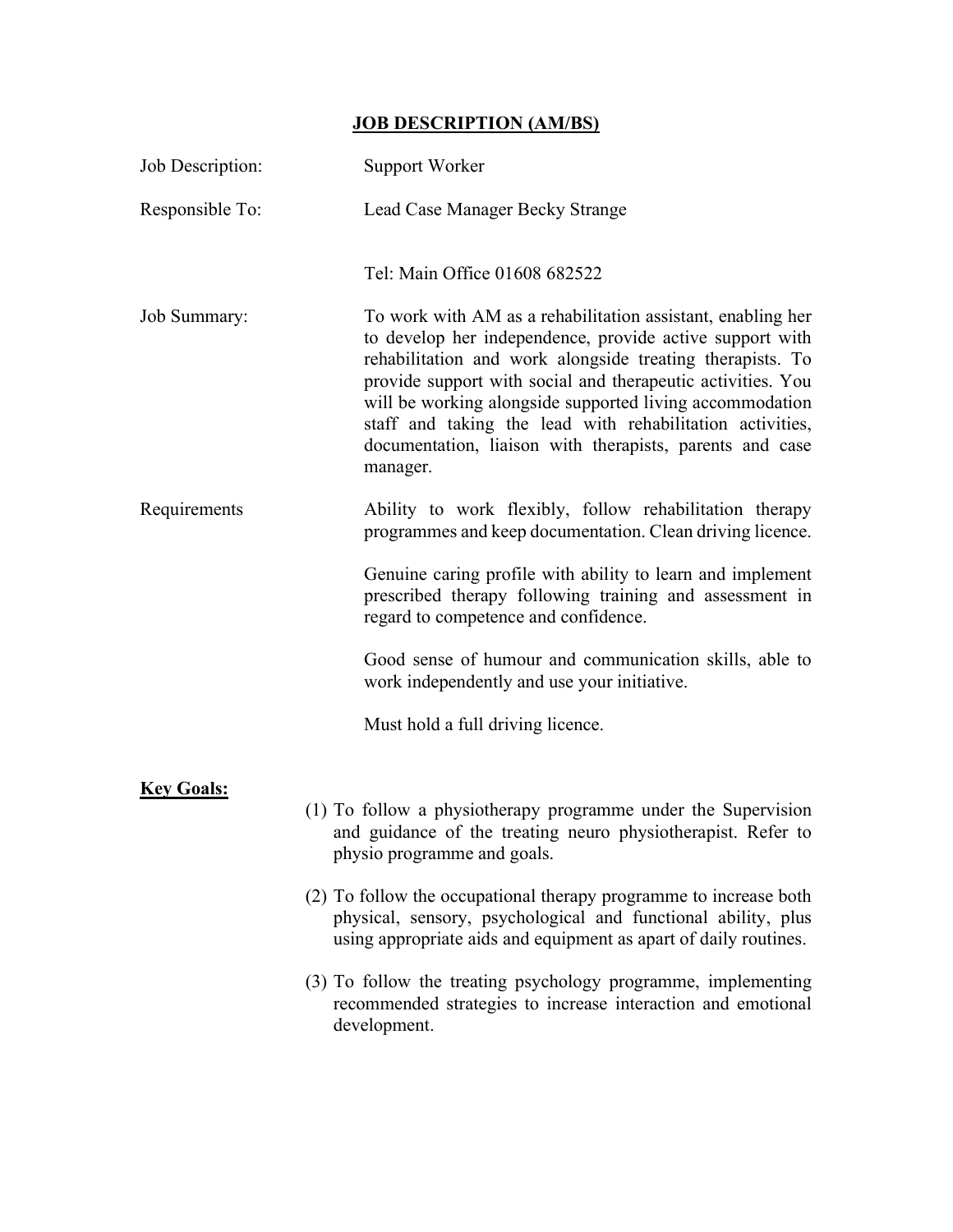- (4) To work on an active programme of support and rehabilitation. Complete all required documentation relevant to all support and therapy provided.
- (5) Respect the need for confidentiality for AM on matters of a private and personal nature.
- (6) Promote and enable AM to make choices and decisions whenever possible and following the MCA recommendations.
- (7) Read and keep updated with all CCMS policies and procedures

## Aids to Daily Living:

|              | $\ddot{i}$<br>To always be well presented and cleanly dressed.<br>$\ddot{i}$<br>Report any breakages as soon as possible.<br>Report any hazards or health and safety concerns as<br>$\overline{111}$ )<br>soon as possible.<br>Check all equipment is in safe working order as per<br>iv)<br>risk assessment requirements.<br>Take AM shopping, outings etc.<br>V)                         |  |  |  |  |  |
|--------------|--------------------------------------------------------------------------------------------------------------------------------------------------------------------------------------------------------------------------------------------------------------------------------------------------------------------------------------------------------------------------------------------|--|--|--|--|--|
| Petty Cash:  | Be responsible for any "petty cash" which may be made<br>available to you and keep a record of expenditure with<br>receipts for the case manager.                                                                                                                                                                                                                                          |  |  |  |  |  |
| Pay Monthly: | Timesheets to be submitted before the last Friday in the<br>month. You will be paid by cheque/BACS for the 1 <sup>st</sup> of each<br>month or as soon as can be arranged thereafter.                                                                                                                                                                                                      |  |  |  |  |  |
| Contract:    | There will be a three-month probationary period with a<br>formal appraisal three months thereafter.                                                                                                                                                                                                                                                                                        |  |  |  |  |  |
|              | Initially a letter of appointment will be given, which will<br>contain your holiday entitlement, sickness arrangements,<br>hourly rate etc.                                                                                                                                                                                                                                                |  |  |  |  |  |
| Liaison:     | Rehabilitation assistant must attend meetings with the case<br>manager and these meetings will be held not more frequently<br>than monthly. However it should it be necessary to call a<br>meeting earlier, you will be expected to make all reasonable<br>arrangements to attend. You will receive payment for<br>attending meetings or trainings sessions if not on duty at the<br>time. |  |  |  |  |  |